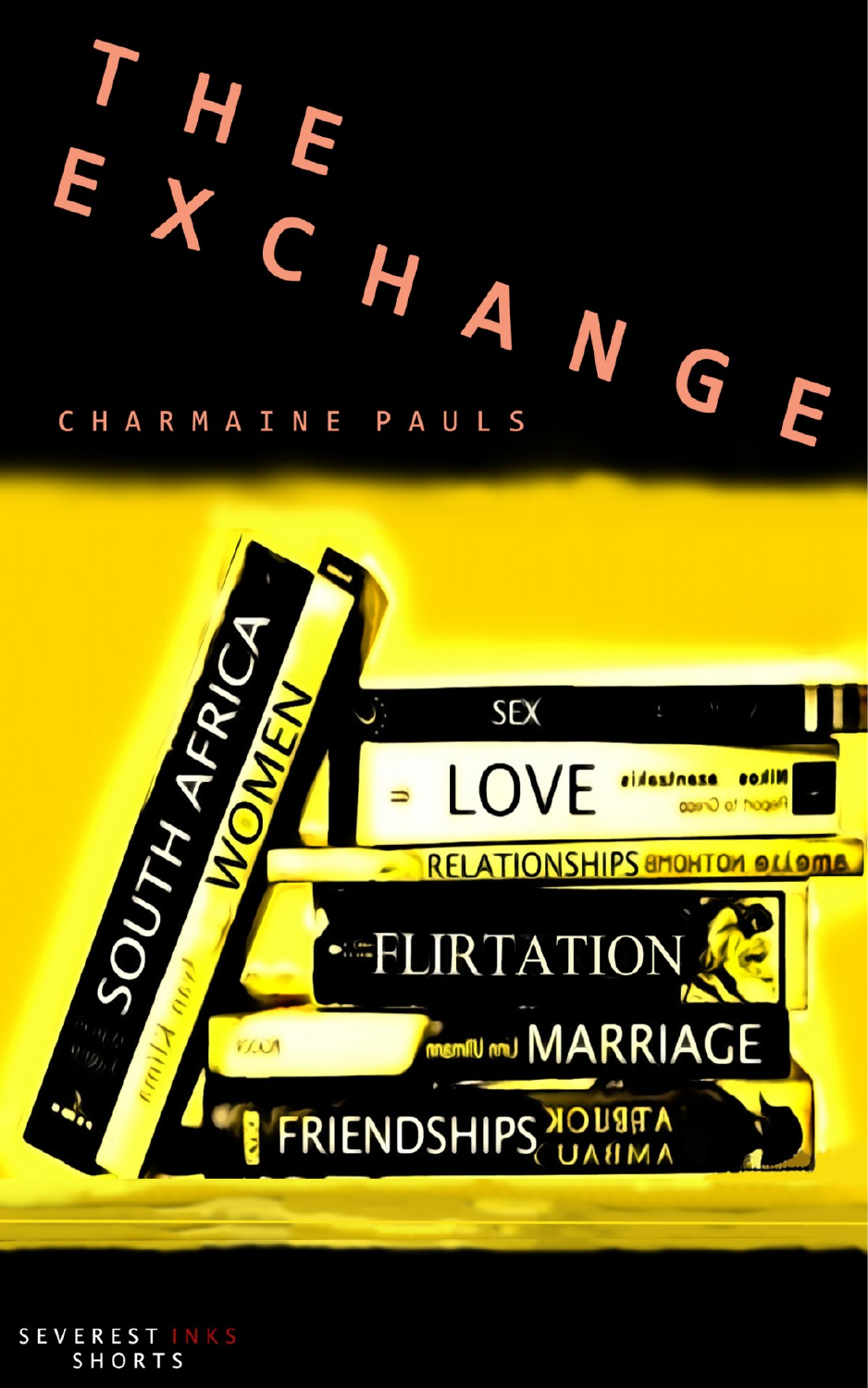## THE EXCHANGE

CHARMAINE PAULS

SEVEREST INKS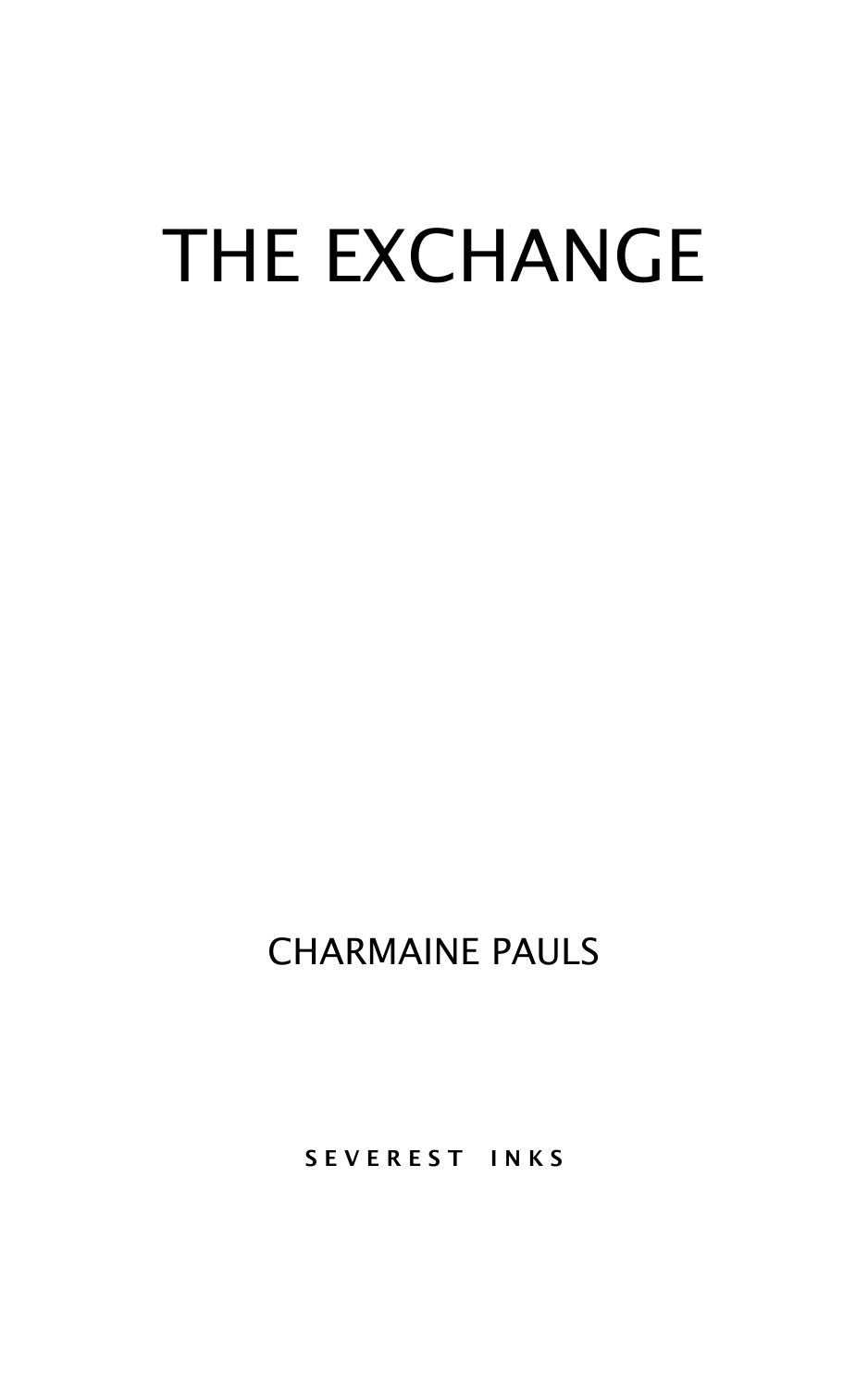The characters and incidents depicted in this book are fictitious and a product of the author's imagination. Any similarity to actual persons is purely coincidental.

THE EXCHANGE

A Severest Inks Book

© 2014 Severest Inks Cover design by Khalid Patel and Severest Inks

All Rights Reserved

This book or any portion thereof should not be reproduced, distributed, or transmitted in any form or by any means, including photocopying, recording, or other electronic or mechanical methods, without the permission of the publisher, except in the case of brief quotations embodied in critical reviews and certain other noncommercial uses permitted by copyright law. Your support of the author's rights is appreciated.

First published in Great Britain in 2014 by Severest Inks First Edition

Connect With The Story [| severestinks.com/TheExchange](http://www.severestinks.com/TheExchange) Connect With The Author [| severestinks.com/CharmainePauls](http://www.severestinks.com/CharmainePauls)

Severest Inks UK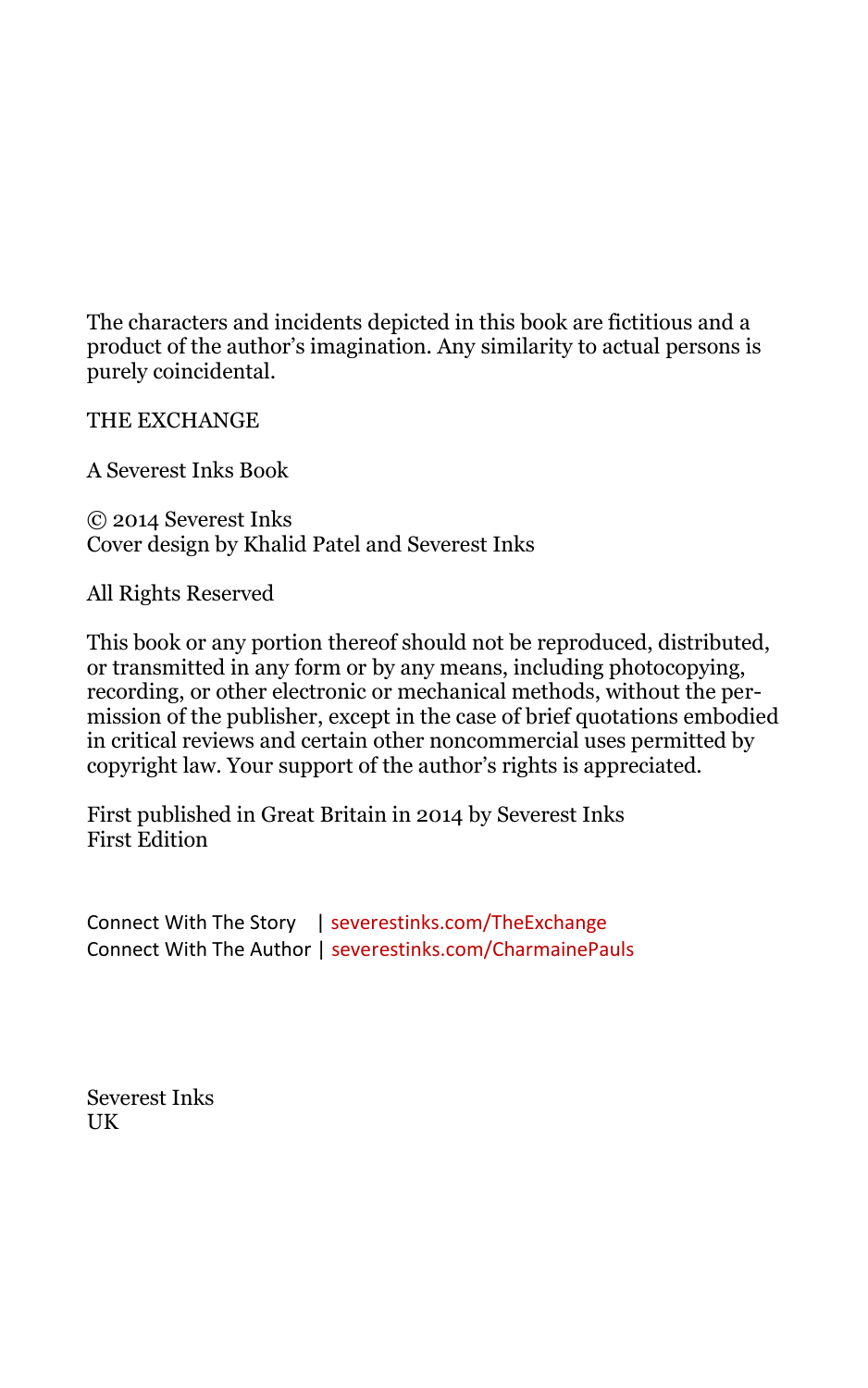## THE EXCHANGE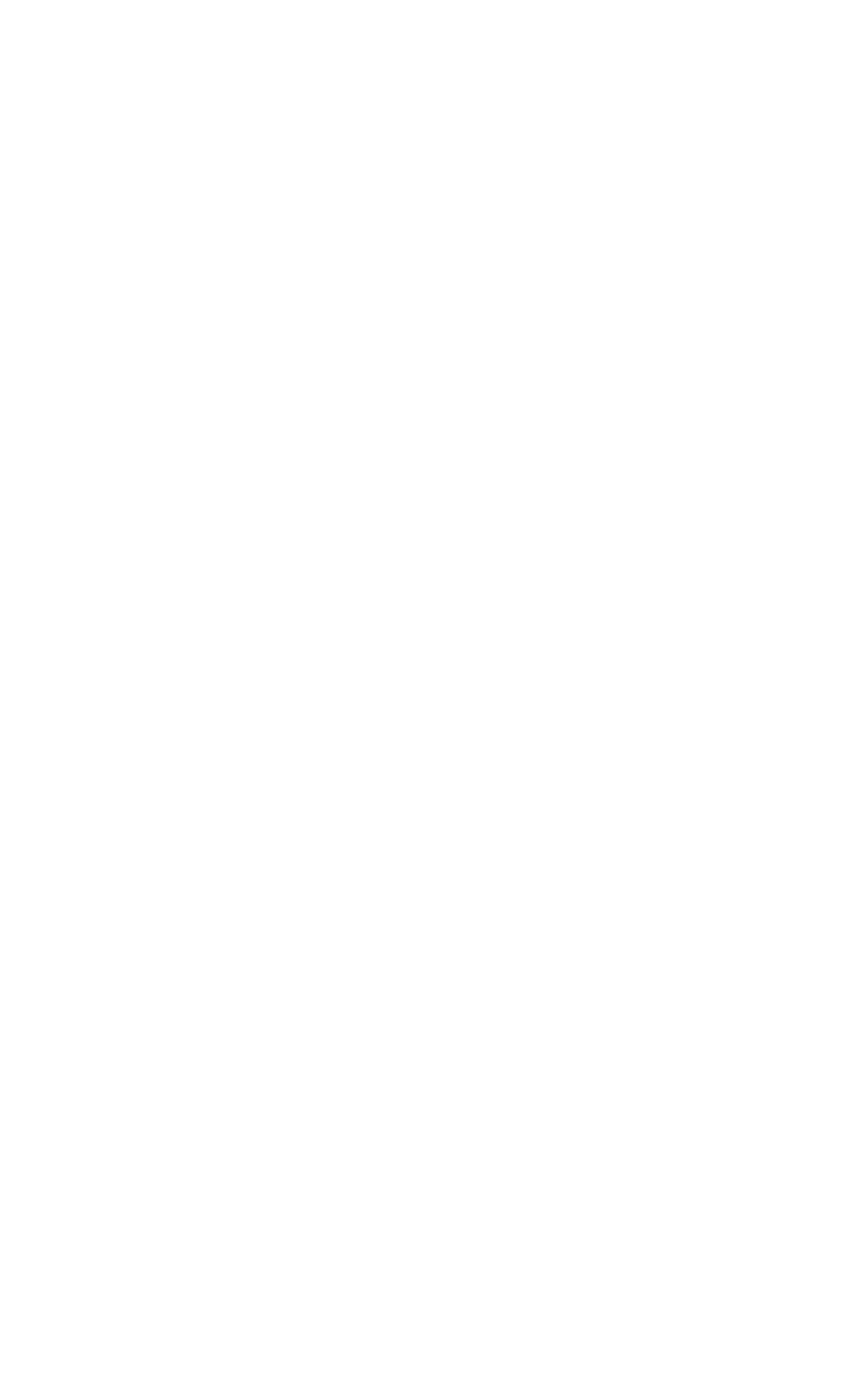"How does your exchange program work," Pattie leaned over the counter, squinting to read his nametag, "Erick?"

"Where did you hear about it?" His gaze drifted to her sweater.

Pattie straightened and pulled the lapels of her summer coat together. "A friend told me."

His eyelashes lifted lazily. "I'm asking because we've removed the sign on the door."

"What does it matter where I've heard it from? Are you doing it, or not?"

If he was affected by her tone, he didn't show it. Instead, he stared at her in that way men who are sure of themselves do.

She felt the color rising in her neck.

He was beautiful when he smiled, and he did so slowly, as if he knew it and wanted the impression to last. "Officially we shouldn't be running the program any longer, but I could make an exception for you, if…"

"If what?"

"If you have a good reason."

A customer approached, carrying four books under his arm. The shopper tapped his foot and drummed his fingers on the pile of books.

Pattie stepped aside.

"Let me take that for you, sir." Erick extended his hand. "Thank you."

The man moved into Pattie's vacated space.

"Please, can you wait over here, sir? The lady hasn't finished."

The man, wearing a gray raincoat and Newman tie, something Pattie could imagine Walter in, opened his mouth, but Erick said, "Thank you, sir," and turned back to Pattie. "You were saying?"

She smoothed down her windblown hair.

The man with the tie looked at her like she had jumped the queue.

Swallowing, she pushed her hands deep into her pockets, and motioned with her elbow to the gray coat. "It's quite alright to–"

"To finish what you were saying," Erick said.

Pattie glanced at the man behind her. "Well, as I said, I want to know about the exchange thingy."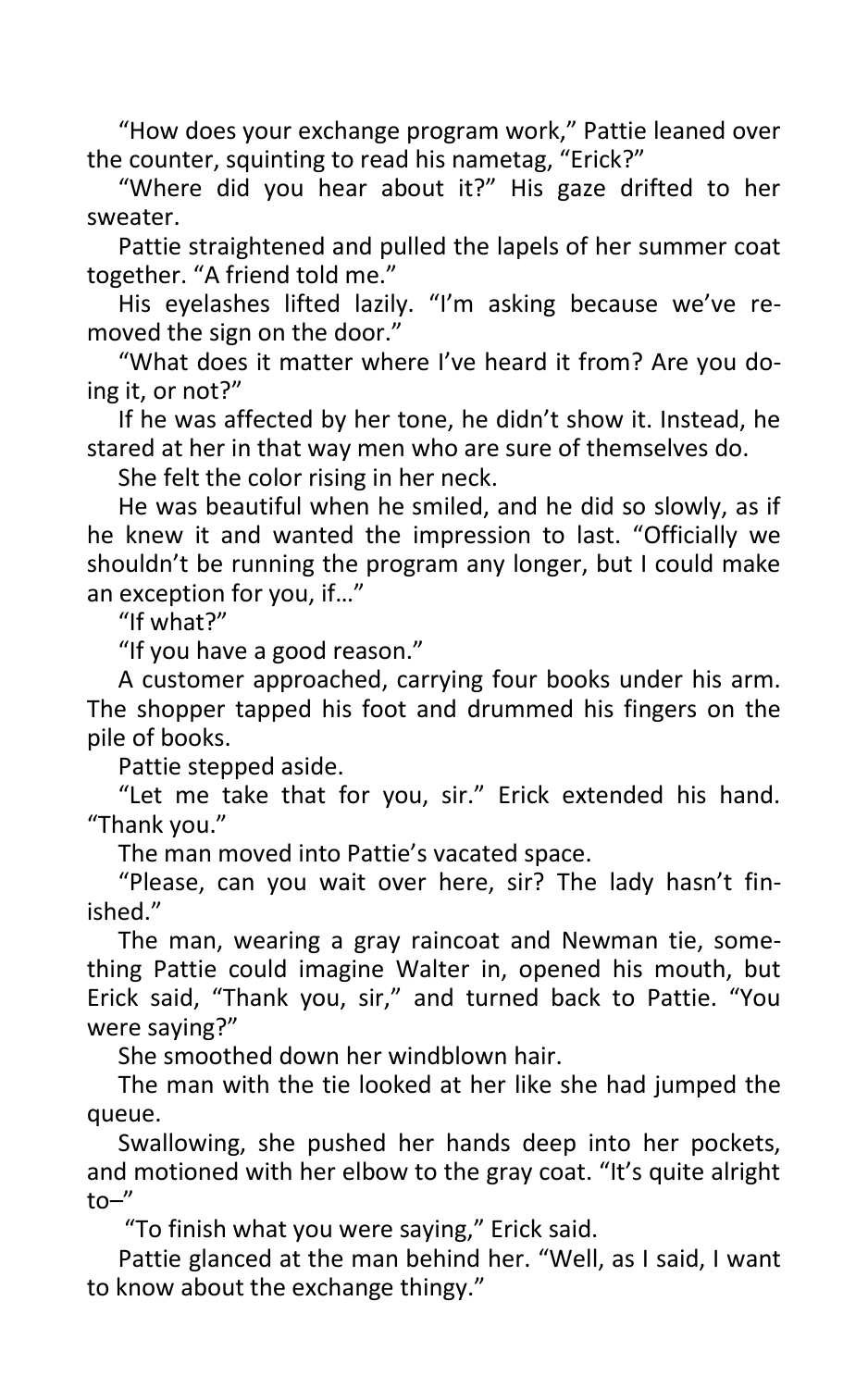Erick crossed his arms. Pattie couldn't help but notice his biceps.

"You leave your books with us, and we loan it to an interested customer for a two week period, after which we return the books to you. You can choose the same amount of books that you offer to put on loan from our second-hand books in that part of the store." He nodded toward the room next to the coffee nook.

"And if you don't find someone interested in the books?"

"Then we leave them in the second-hand library section."

The man in the gray coat looked at the ceiling and started whistling.

"How much per book?"

"Ten rand each."

"Ten rand? A good book costs two hundred rand. For twenty books I can buy another one, new."

A heavy sigh escaped the throat with the expensive tie.

"But with our exchange program, for two hundred rand you would have read twenty books instead of one. And you don't have to worry about cluttering your house with books you don't have space for. That's the most common complaint. No more book space. Isn't it so?"

"If the scheme is so clever, why don't you do it officially anymore?"

A drumroll of thunder announced the storm. Through the window Pattie saw lightning running like a scar across the sky.

"I've run out of space. See the irony?" he said.

"I can go to the library for free."

"The library doesn't exist any longer, love. Budget cuts. Everyone knows that."

The man stopped whistling. "Excuse me, but do you mind just ringing up my books? I'm in a hurry."

"As I said, the lady was first, sir. And she's not done."

The man gaped at Erick, his face turning red. "Shove your books up yours and fuck you. I'll go buy them somewhere else." He stormed off and slammed the door. The bell rang like a deranged wind chime.

Pattie pointed with her thumb to the door. "Oh … your customer … sorry…"

"Don't worry. He was rude. Anyway, he'll be back."

"How do you know?"